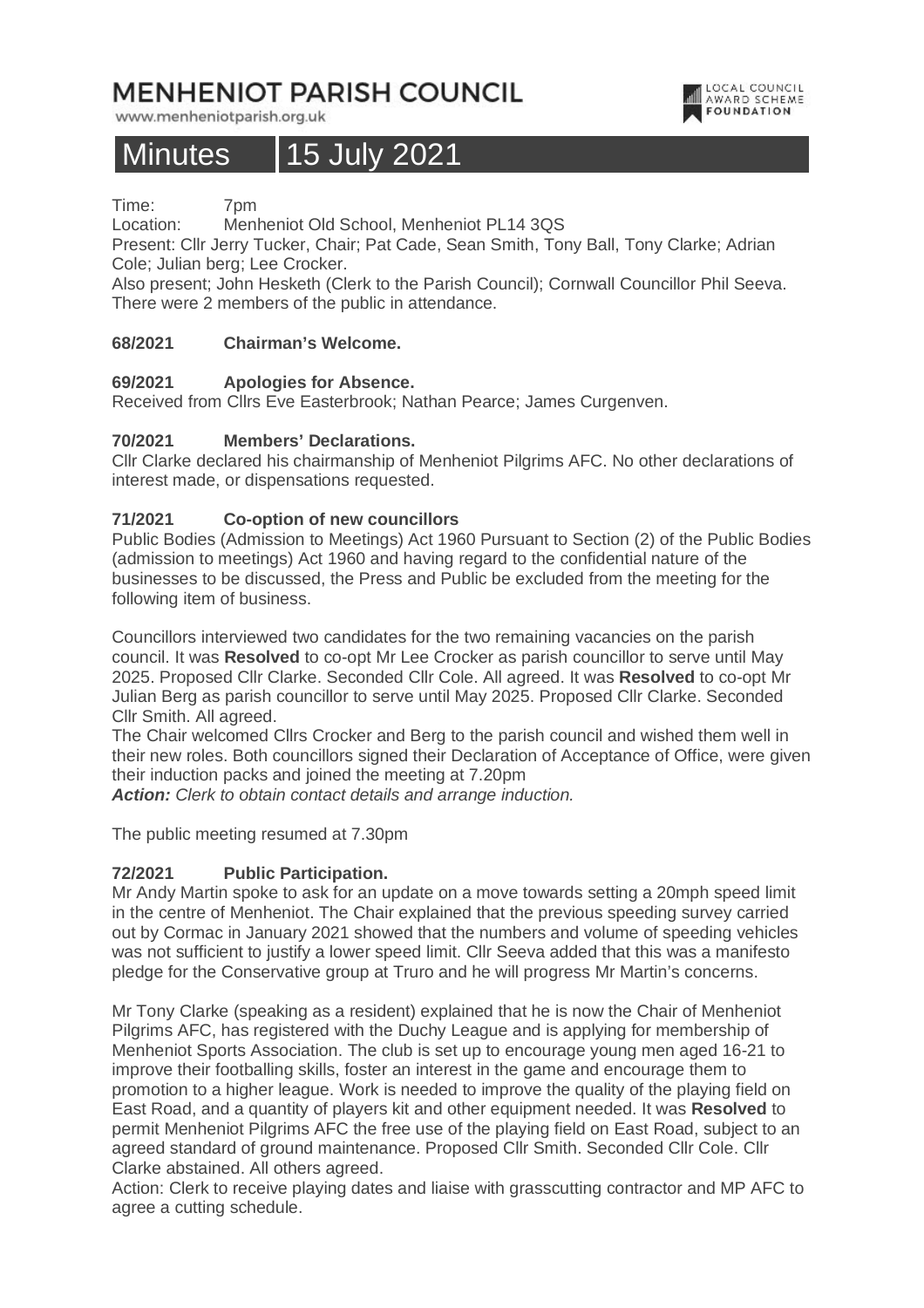Cornwall Councillor Phil Seeva presented his first report, that: the change of administration at Truro has now completed its committee and chair appointments; Cllr Seeva is the chair of Strategic Planning; the Electoral Review Panel is not currently being re-formed; the council has declared a housing emergency and is making domestic house building a priority; there may be additional funding available from central government to support the improvement of sports fields.

## **73/2021 Minutes of Meeting.**

It was **Resolved** to accept the minutes of 20 May 2021 as a true and accurate record. Proposed Cllr Ball. Seconded Cllr Clarke. All agreed.

## **74/2021 Correspondence.**

A Email from Menheniot Sports Association requesting donation to contribute to the purchase of a defibrillator. It was **Resolved** to make a donation of £100 to the MSA. Proposed Cllr Smith. Seconded Cllr Clarke. All agreed. **Action**: Clerk to transfer funds.

B Letter from Menheniot-Looe Cricket Club requesting donation to part fund their annual rent.

**Action**: Clerk has referred the writer to the biannual Community Grants application.

C Email from PKF Littlejohn auditors. Received and noted.

D Email from Cornwall Council asking councillors to accept the gift of a landmark tree: see item 78A below.

E Email from Cornwall Councillor Barry Jordan asking the council to engage in a survey.

Action: Councillors may respond to the Clerk's letter who will collate any responses.

## **75/2021 Planning**

A To agree the parish council's response to Cornwall Council consultations on new planning applications received before the agenda was finalised.

None received

B Any applications received by Cornwall Council by the time of the meeting. Information only. None received.

C Planning applications approved by Cornwall Council.

See separate report

D Planning applications refused by Cornwall Council or withdrawn by the applicant. Information only. None refused.

## **76/2021 Finance**

A It was Resolved to approve the schedule and agree payment. Proposed Cllr Tucker. Seconded Cllr Clarke. All agreed. Cllr Easterbrook will authorise online payments.

| <b>Date</b>              | <b>Pavee</b>         | <b>Description</b>     | Pav |          |
|--------------------------|----------------------|------------------------|-----|----------|
| 19/07/2021               | <b>Groundwork UK</b> | INDP underspend refund |     | 350,00   |
| 26/07/2021               | <b>Salaries</b>      | <b>June 2021</b>       |     | 720.55   |
| 26/07/2021               | <b>HMRC</b>          | <b>PAYE</b>            |     | 126.20   |
| All payments this period |                      |                        |     | 1,196.75 |

## B Bank Receipts. For information.

| <b>Date</b>                   | <b>Payer</b>     | <b>Description</b>           |  |       |
|-------------------------------|------------------|------------------------------|--|-------|
| 30/06/2021                    | Cornwall Council | <b>Call Account Interest</b> |  | 45.76 |
|                               |                  |                              |  |       |
|                               |                  |                              |  |       |
|                               |                  |                              |  |       |
| All bank receipts this period |                  |                              |  | 4576  |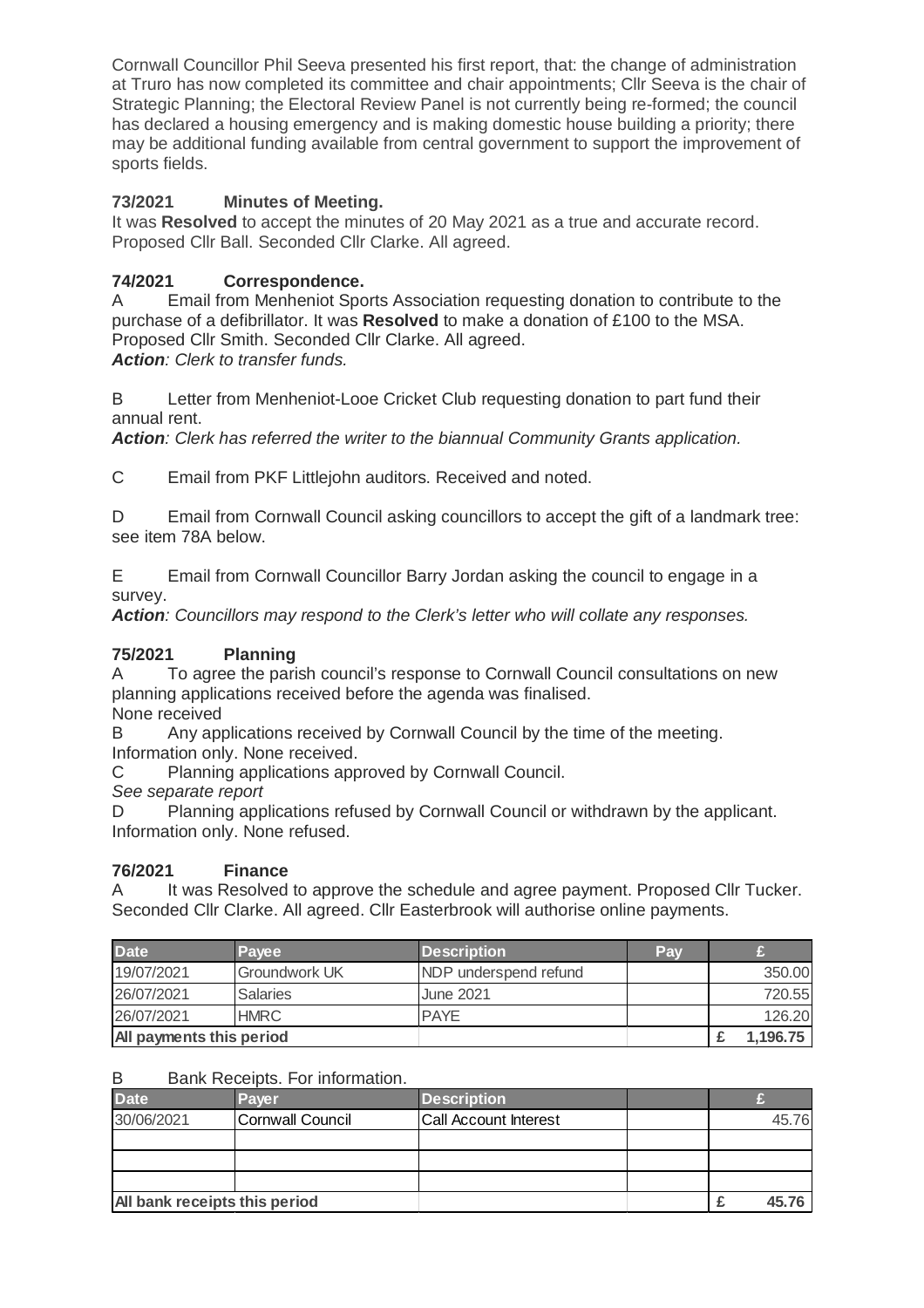## C Bank Reconciliation.

At the close of business on 30 June 2021, the parish council showed a balance of £94,233.00 in its accounts.

## D Outturn Q1 2021-22

Councillors received and noted the report. No issues raised.

## **77/2021 Chair's Agenda Items.**

A Neighbourhood Development Plan.

A consultation on a revision to the development boundaries around each Menheniot settlement is in progress. Responses direct to Cornwall Council before 2 August 2021. Full details on the parish council website.

. B Highways England A38: progress report.

Highways England are currently collecting local data from parish councils. The junctions at Lower Clicker and Lean Quarry remain a priority.

C Appointment of councillor responsibilities.

Councillors volunteered to support the new schedule of responsibilities.

| Office held                       | <b>Current 2021/22</b>                      |  |  |
|-----------------------------------|---------------------------------------------|--|--|
| Allotments                        | Pat Cade                                    |  |  |
| Community Safety (Police and NHW) | <b>Tony Clarke</b>                          |  |  |
| Poads Trust Reps                  | Eve Easterbrook tbc                         |  |  |
| <b>Parochial Church Council</b>   | Sean Smith                                  |  |  |
| Parish Hall                       | Pat Cade                                    |  |  |
| <b>Sports Association</b>         | Jerry Tucker & Lee Crocker                  |  |  |
| <b>Playground Maintenance</b>     | <b>Tony Clarke</b>                          |  |  |
| Paths & Stiles                    | <b>Tony Ball</b>                            |  |  |
| Transport                         | Pat Cade                                    |  |  |
| Old School Trust                  | Eve Easterbrook tbc                         |  |  |
| Highways                          | Jerry Tucker & Tony Ball                    |  |  |
| <b>Emergency Plan</b>             | Sean Smith & Adrian Cole                    |  |  |
| Tree Warden                       | Tony Ball & Jerry Tucker                    |  |  |
| <b>Menheniot Green</b>            | <b>Adrian Cole</b>                          |  |  |
| <b>Scrutiny Committee</b>         | Jerry Tucker, Eve Easterbrook & Julian Berg |  |  |
| <b>Internal Auditor</b>           | <b>Linda Coles</b>                          |  |  |

D Recent antisocial behaviour in Menheniot centre.

Reported that a recent incident at the bus shelter on the village green in Menheniot had been mitigated by the swift action of residents. The matter has been reported to the local PCSO, and follow-up action will be taken as further evidence is collected.

## **78/2021 Councillors' Reports**

A Adrian Cole

Climate Change Action Group.

Asked councillors to agree to the recommendations of the report and note the achievements already made concerned residents. Details of the Landmark Tree scheme were circulated. It was **Resolved** to adopt all recommendations and support the establishment of a new working group that will be called Menheniot Green. Proposed Cllr Clarke. Seconded Cllr Berg. All agreed.

**Action**: Clerk to publish information about the new working group and encourage residents to choose a tree species for autumn planting.

## B Sean Smith

It was **Resolved** to produce local No Parking Signs to discourage car owners from parking adjacent to the bus-stop in Merrymeet and to purchase one additional litter bin. Proposed Cllr Smith. Seconded Cllr Cole. All agreed.